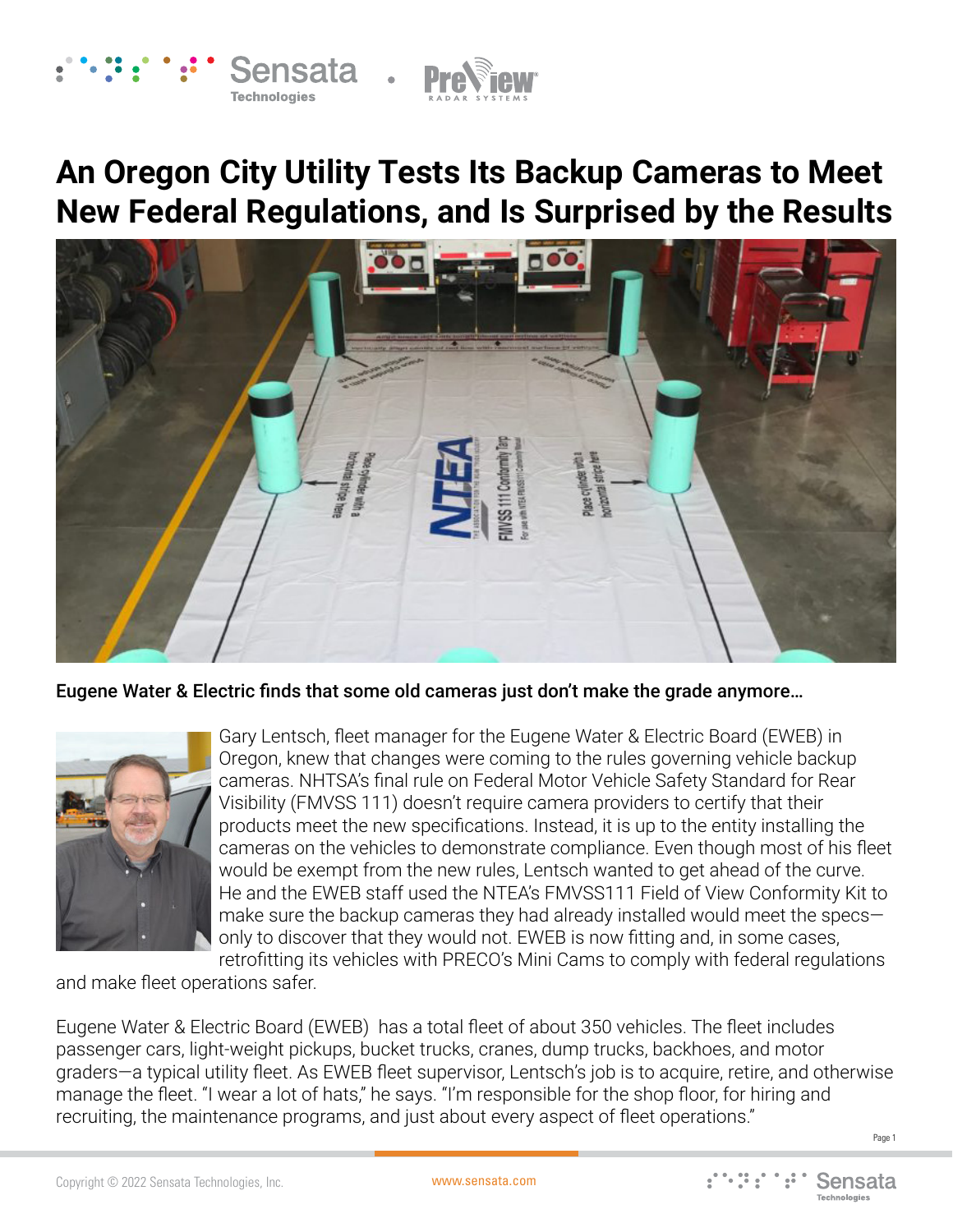## The Burden is On the User, Not the Manufacturer

In early 2017, Lentsch learned that National Highway Traffic Safety Administration amendments to its rule for backup cameras would take effect in May 2018. The final rule on Federal Motor Vehicle Safety Standard for Rear Visibility (FMVSS 111) specifies, among other performance requirements, that for all vehicles with a GVWR of 10,000 pounds or less, a 10-foot wide by 20-foot long area directly behind the vehicle must be visible to the operator when the vehicle is placed into reverse. Although many of the vehicles in his fleet exceeded that weight, Lentsch still wanted to make sure EWEB could meet that new standard.

One thing he quickly learned was that OEMs who build light-weight vehicles must use cameras that conform to FMVSS 111. Aftermarket companies, on the other hand, do not have to certify that the cameras they support would conform to the same rules. In other words, it is not up to suppliers to certify that their products meet the standard: That responsibility falls to the user—to organizations such as EWEB.

## Critical to Be Able to See What's Right Behind You



To test the cameras they had installed on fleet equipment, Lentsch and his team set up a 10 by 20-foot grid and used seven cylinders (see A through G in illustration below) placed along the perimeter to serve as targets for the test. The objective was for the operator to be able to see all five of the mid and rear cylinders (A, B, C, D, & E) and a 6-inch by 6-inch portion of each of the two front cylinders (F & G).

"We had been using two different brands of cameras on our vehicles," Lentsch recalls. "Once we ran the test, we were surprised to learn that neither of them had a wide enough range of view to pass the test. So we started looking into the cameras used on OEM vehicles because we knew those vehicles had to meet the new standards. We discovered that the cameras the manufacturers used had little bubbles on them that expanded

the field of view, so we started looking for a camera like that."

Lentsch says he also had to find a camera that conformed to FMVSS 111 standards regarding response time—how quickly, once the vehicle was put into reverse, the camera came on and presented the cab monitor with a view behind the vehicle.

## Buyer Beware

"About that time," Lentsch says, "I went to a truck show and found all these companies saying, 'Use our camera and be compliant with the new federal standard.' Our calculations from the tests we ran showed that a backup camera's view range needed to be at least 170 degrees to meet the new standards. These other cameras had ranges between 130-150 degrees—not enough to provide the required close-up view behind the vehicle. We did our research and found that PRECO's PreView Mini Cam could go all the way up to 180 degrees—and met the response time criteria as well."

With the realization that most cameras showed too limited a view, a little light went off.